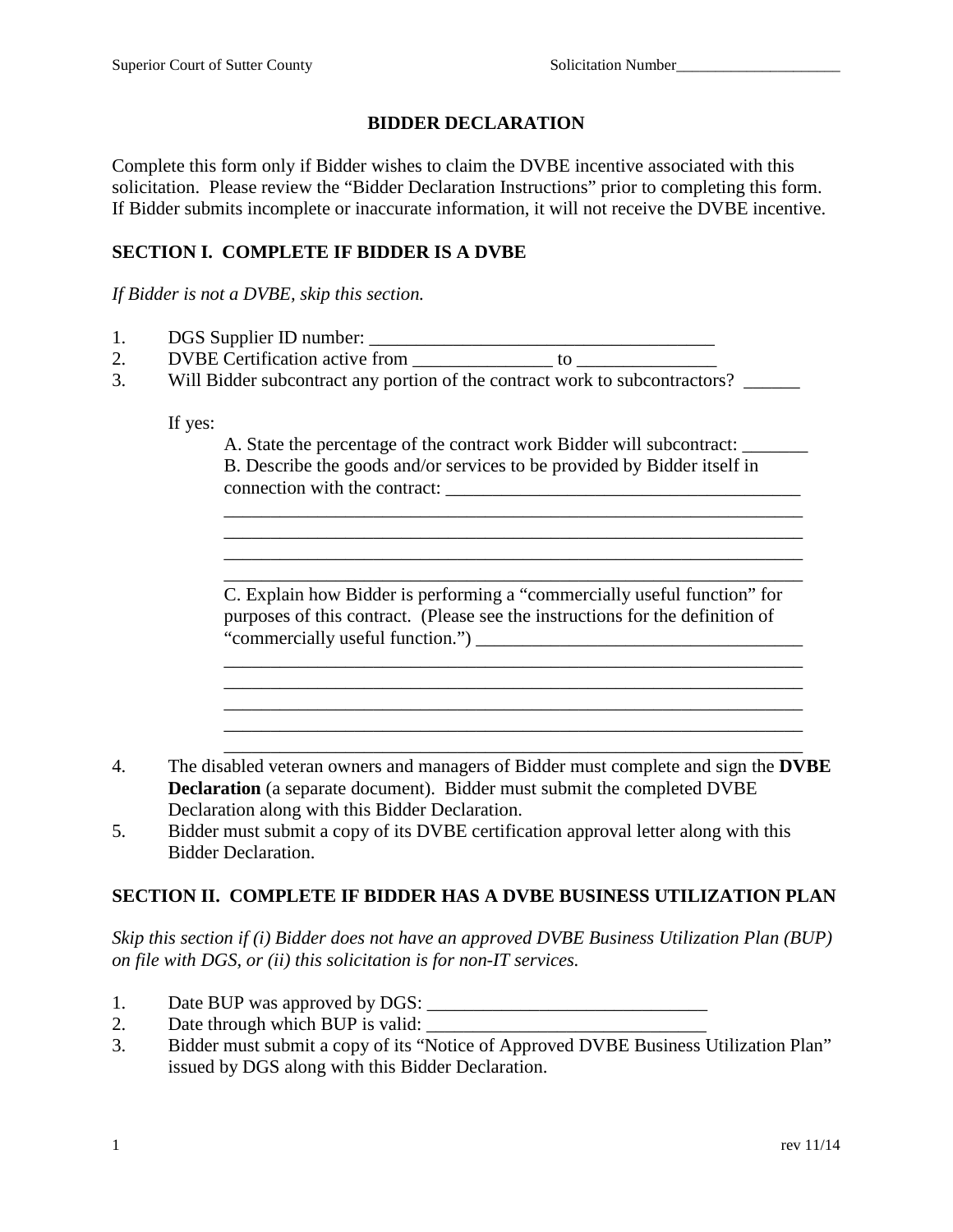## **SECTION III. COMPLETE IF BIDDER WILL USE DVBE SUBCONTRACTORS**

Enter the total number of DVBE subcontractors (DVBE Subcontractors) that Bidder will use for this contract: \_\_\_\_\_\_\_

*If the total number of DVBE Subcontractors Bidder will use is zero, skip this section.* 

Provide the following information or materials for **each** DVBE Subcontractor that Bidder will use for this contract. Attach additional sheets if necessary.

- 1. DVBE Subcontractor name: \_\_\_\_\_\_\_\_\_\_\_\_\_\_\_\_\_\_\_\_\_\_\_\_\_\_\_\_\_\_\_\_\_\_\_\_\_\_\_\_\_\_\_
- 2. DVBE Subcontractor contact person: \_\_\_\_\_\_\_\_\_\_\_\_\_\_\_\_\_\_\_\_\_\_\_\_\_\_\_\_\_\_\_\_\_\_\_\_
- 3. DVBE Subcontractor address: \_\_\_\_\_\_\_\_\_\_\_\_\_\_\_\_\_\_\_\_\_\_\_\_\_\_\_\_\_\_\_\_\_\_\_\_\_\_\_\_\_\_
- 4. DVBE Subcontractor phone number: \_\_\_\_\_\_\_\_\_\_\_\_\_\_\_\_\_\_\_\_\_\_\_\_\_\_\_\_\_\_\_\_\_\_\_\_
- 5. DVBE Subcontractor email: \_\_\_\_\_\_\_\_\_\_\_\_\_\_\_\_\_\_\_\_\_\_\_\_\_\_\_\_\_\_\_\_\_\_\_\_\_\_\_\_\_\_\_\_
- 6. DVBE Subcontractor's DGS Supplier ID number: \_\_\_\_\_\_\_\_\_\_\_\_\_\_\_\_\_\_\_\_\_\_\_\_\_\_
- 7. DVBE Subcontractor DVBE Certification active from to  $\sim$
- 8. Bidder must submit a copy of the DVBE Subcontractor's DVBE certification approval letter along with this Bidder Declaration.

\_\_\_\_\_\_\_\_\_\_\_\_\_\_\_\_\_\_\_\_\_\_\_\_\_\_\_\_\_\_\_\_\_\_\_\_\_\_\_\_\_\_\_\_\_\_\_\_\_\_\_\_\_\_\_\_\_\_\_\_\_\_\_\_\_\_\_\_\_\_\_\_ \_\_\_\_\_\_\_\_\_\_\_\_\_\_\_\_\_\_\_\_\_\_\_\_\_\_\_\_\_\_\_\_\_\_\_\_\_\_\_\_\_\_\_\_\_\_\_\_\_\_\_\_\_\_\_\_\_\_\_\_\_\_\_\_\_\_\_\_\_\_\_\_ \_\_\_\_\_\_\_\_\_\_\_\_\_\_\_\_\_\_\_\_\_\_\_\_\_\_\_\_\_\_\_\_\_\_\_\_\_\_\_\_\_\_\_\_\_\_\_\_\_\_\_\_\_\_\_\_\_\_\_\_\_\_\_\_\_\_\_\_\_\_\_\_ \_\_\_\_\_\_\_\_\_\_\_\_\_\_\_\_\_\_\_\_\_\_\_\_\_\_\_\_\_\_\_\_\_\_\_\_\_\_\_\_\_\_\_\_\_\_\_\_\_\_\_\_\_\_\_\_\_\_\_\_\_\_\_\_\_\_\_\_\_\_\_\_

\_\_\_\_\_\_\_\_\_\_\_\_\_\_\_\_\_\_\_\_\_\_\_\_\_\_\_\_\_\_\_\_\_\_\_\_\_\_\_\_\_\_\_\_\_\_\_\_\_\_\_\_\_\_\_\_\_\_\_\_\_\_\_\_\_\_\_\_\_\_\_\_ \_\_\_\_\_\_\_\_\_\_\_\_\_\_\_\_\_\_\_\_\_\_\_\_\_\_\_\_\_\_\_\_\_\_\_\_\_\_\_\_\_\_\_\_\_\_\_\_\_\_\_\_\_\_\_\_\_\_\_\_\_\_\_\_\_\_\_\_\_\_\_\_ \_\_\_\_\_\_\_\_\_\_\_\_\_\_\_\_\_\_\_\_\_\_\_\_\_\_\_\_\_\_\_\_\_\_\_\_\_\_\_\_\_\_\_\_\_\_\_\_\_\_\_\_\_\_\_\_\_\_\_\_\_\_\_\_\_\_\_\_\_\_\_\_

- 9. Describe the goods and/or services to be provided by the DVBE Subcontractor in connection with the contract:
- 10. Explain how the DVBE Subcontractor is performing a "commercially useful function" for purposes of this contract. (Please see the instructions for the definition of "commercially useful function.")
- 11. Enter the percentage of the total bid price for the goods and/or services to be provided by the DVBE Subcontractor: \_\_\_\_\_\_\_\_\_%
- 12. Provide written confirmation from the DVBE Subcontractor that it will provide the goods and/or services identified above if Bidder is awarded the contract.
- 13. The disabled veteran owners and managers of the DVBE Subcontractor must complete and sign the **DVBE Declaration** (a separate document). Bidder must submit the completed DVBE Declaration along with this Bidder Declaration.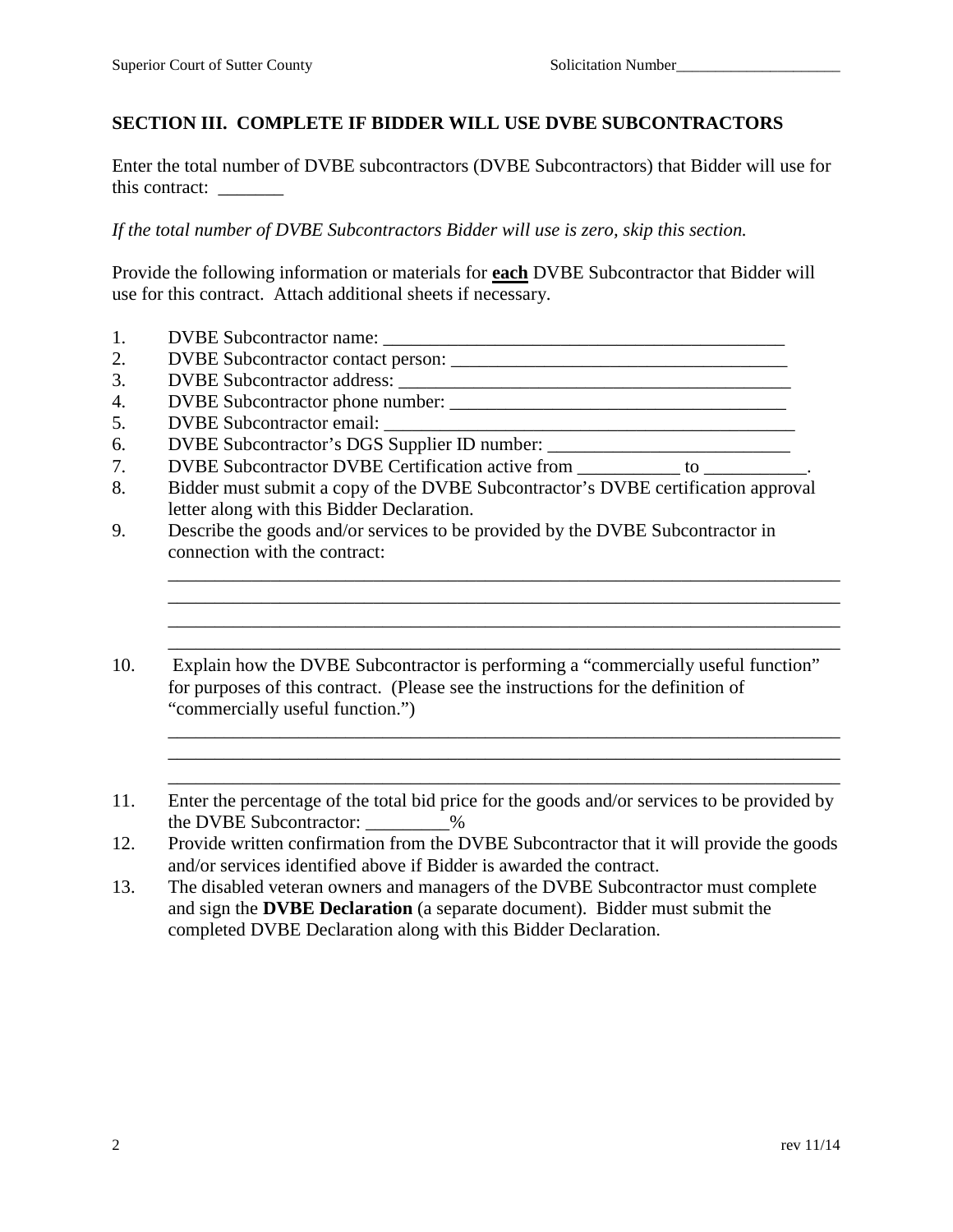# **SECTION IV. CERTIFICATION**

I, the official named below, certify that the information provided in this form is true and correct. I am duly authorized to legally bind Bidder to this certification. This certification is made under the laws of the State of California.

| Company Name (Printed)                   |                                              | Tax ID Number    |
|------------------------------------------|----------------------------------------------|------------------|
| <b>Address</b>                           |                                              | Telephone Number |
| By (Authorized Signature)                |                                              |                  |
| Printed Name and Title of Person Signing |                                              |                  |
| Date Executed                            | Executed in the County of<br>in the State of |                  |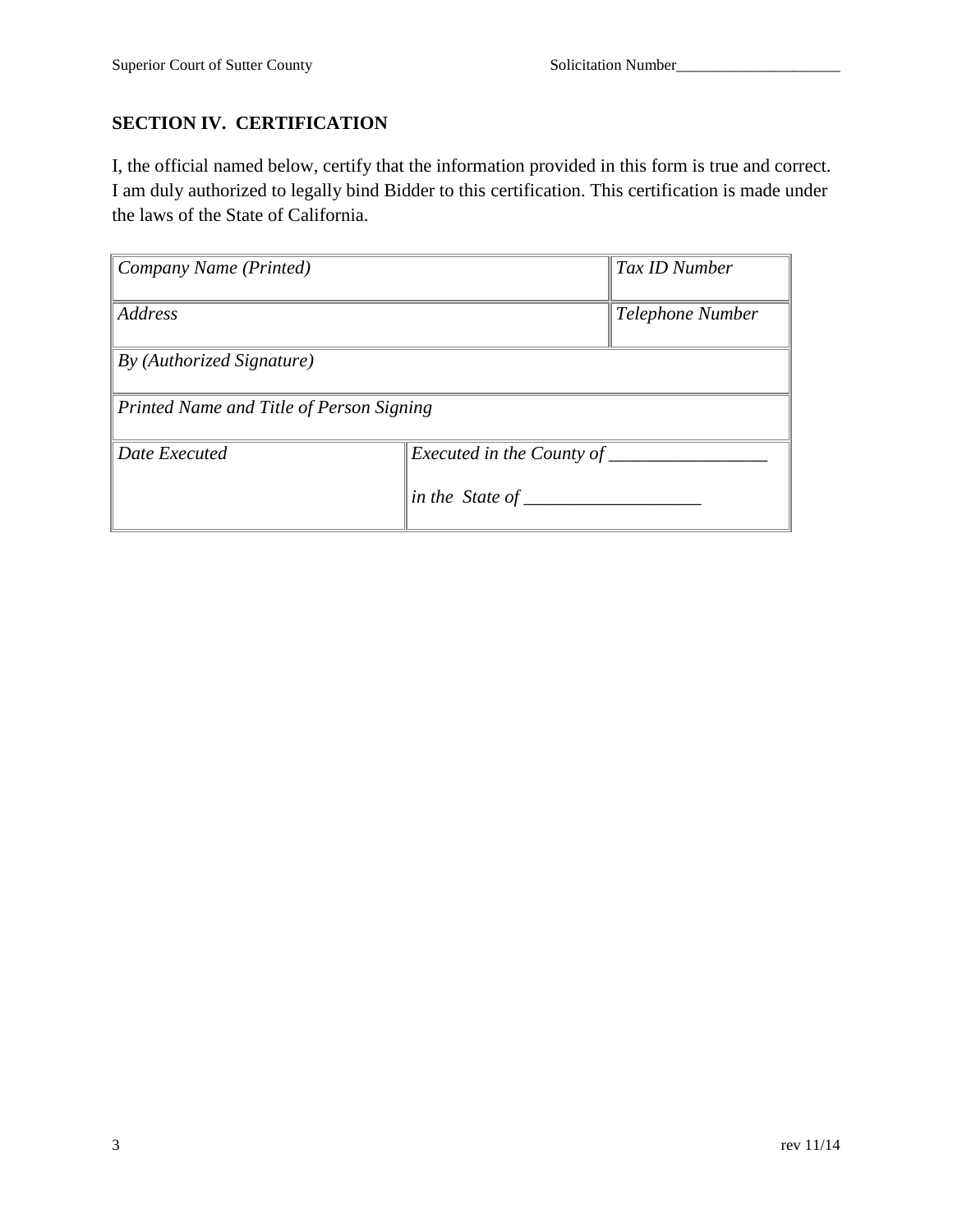## **BIDDER DECLARATION INSTRUCTIONS**

#### **General Instructions**

In this form, (i) "DGS" refers to the Department of General Services; (ii) "Bidder" refers to a person or entity that submits a response to a competitive solicitation issued by the Court, including both IFBs and RFPs; and (iii) "bid" refers to a response to a competitive solicitation issued by the Court, including both IFBs and RFPs. Pursuant to Military and Veterans Code section 999, a person or an entity is deemed to perform a "commercially useful function" if a person or entity does all of the following: (a) is responsible for the execution of a distinct element of the work of the contract; (b) carries out the obligation by actually performing, managing, or supervising the work involved; (c) performs work that is normal for its business services and functions; (d) is responsible, with respect to products, inventories, materials, and supplies required for the contract, for negotiating price, determining quality and quantity, ordering, installing, if applicable, and making payment; and (e) is not further subcontracting a portion of the work that is greater than that expected to be subcontracted by normal industry practices. Note: a person or entity will not be considered to perform a "commercially useful function" if its role is limited to that of an extra participant in a transaction, contract, or project through which funds are passed in order to obtain the appearance of DVBE participation.

If Bidder wishes to claim the DVBE incentive in a solicitation where a DVBE incentive is offered, it must complete the Bidder Declaration. If no DVBE incentive is offered, or Bidder does not wish to claim the DVBE incentive, Bidder should not complete the Bidder Declaration.

The Court will determine whether Bidder is eligible to receive the DVBE incentive based on information provided in the Bidder Declaration. The Court may, but is not obligated to, verify or seek clarification of any information set forth in the Bidder Declaration. If Bidder submits incomplete or inaccurate information, it will not receive the DVBE incentive.

#### **Instructions for Section I**

*Skip this section if Bidder is not itself a DVBE.*

- 1. Provide Bidder's DGS Supplier ID number. This number is in Bidder's DGS Supplier Profile, accessible at www.bidsync.com/DPXBisCASB.
- 2. Provide the applicable dates. These dates are listed in Bidder's DGS Supplier Profile, accessible at www.bidsync.com/DPXBisCASB.
- 3. If Bidder will subcontract any portion of the contract work, answer "yes" and complete subparts A-C. If Bidder will not subcontract any portion of the contract work, answer "no" and skip subparts A-C. **Subpart A:** This percentage is equal to the amount to be paid by Bidder to all subcontractors divided by Bidder's total bid price, multiplied by 100. Enter a percentage; do not enter a dollar amount. For example, if the amount to be paid by Bidder to subcontractors is \$35,000 and Bidder's total bid price is \$125,000, enter "28%" (35,000  $\div$  125,000 = 0.28; 0.28 x 100 = 28).

*Subpart B:* Provide a detailed description of the goods and/or services the Bidder itself will provide for the contract. In other words, provide a detailed description of the goods and/or services that will not be subcontracted. Attach additional sheets if necessary.

**Subpart C:** Provide an explanation of how the Bidder's goods and/or services constitute a "commercially useful function" for purposes of the contract. Attach additional sheets if necessary.

- 4. The DVBE Declaration is separate from the Bidder Declaration. Bidder must submit along with the Bidder Declaration a DVBE Declaration completed and signed by the disabled veteran owners and managers of Bidder.
- 5. Each entity certified as a DVBE by DGS will have received a DVBE certification approval letter. Bidder must submit a copy of its DVBE certification approval letter.